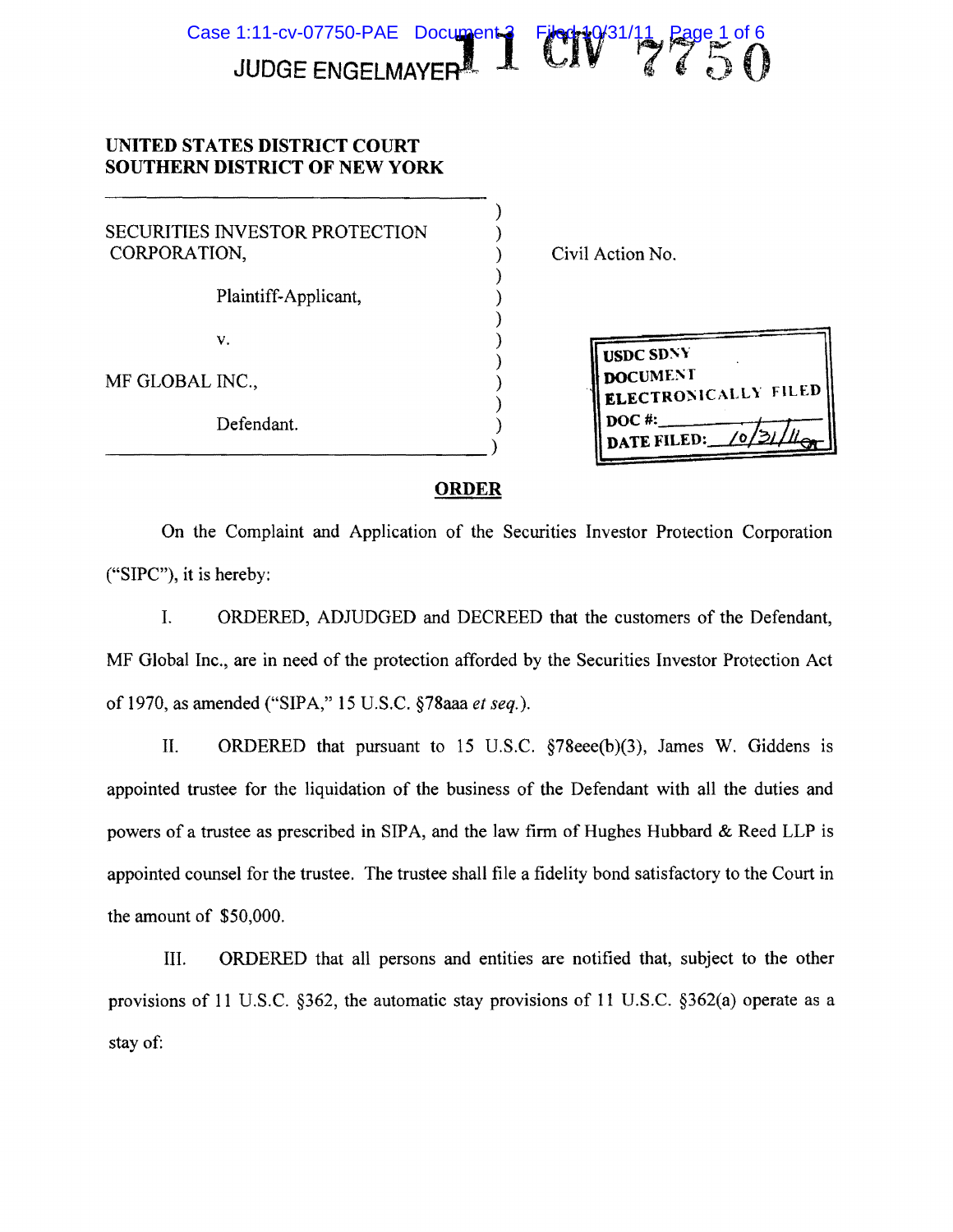- A. the commencement or continuation, including the issuance or employment of A. the commencement or continuation, including the issuance or employment of process, of a judicial, administrative or other proceeding against the Defendant process, of a judicial, administrative or other proceeding against the Defendant that was or could have been commenced before the commencement of this that was or could have been commenced before the commencement of this proceeding, or to recover a claim against the Defendant that arose before the proceeding, or to recover a claim against the Defendant that arose before the commencement of this proceeding;
- B. the enforcement against the Defendant or against property of the estate of a B. the enforcement against the Defendant or against property of the estate of a judgment obtained before the commencement of this proceeding;
- C. any act to obtain possession of property of the estate or property from the estate; C. any act to obtain possession of property ofthe estate or property from the estate;
- D. any act to create, perfect or enforce any lien against property of the estate;
- E. any act to create, perfect or enforce against property of the Defendant any lien to E. any act to create, perfect or enforce against property of the Defendant any lien to the extent that such lien secures a claim that arose before the commencement of the extent that such lien secures a claim that arose before the commencement of this proceeding; this proceeding;
- F. any act to collect, assess or recover a claim against the Defendant that arose F. any act to collect, assess or recover a claim against the Defendant that arose before the commencement of this proceeding;
- G. the setoff of any debt owing to the Defendant that arose before the G. the setoff of any debt owing to the Defendant that arose before the commencement of this proceeding against any claim against the Defendant; and
- H. the commencement or continuation of a proceeding before the United States Tax H. the commencement or continuation of a proceeding before the United States Tax Court concerning the Defendant's tax liability for a taxable period the Bankruptcy Court concerning the Defendant's tax liability for a taxable period the Bankruptcy Court may determine. Court may determine.

IV. ORDERED that all persons and entities are stayed, enjoined and restrained from IV. ORDERED that all persons and entities are stayed, enjoined and restrained from directly or indirectly removing, transferring, setting off, receiving, retaining, changing, selling, directly or indirectly removing, transferring, setting off, receiving, retaining, changing, selling, pledging, assigning or otherwise disposing of, withdrawing or interfering with any assets or pledging, assigning or otherwise disposing of, withdrawing or interfering with any assets or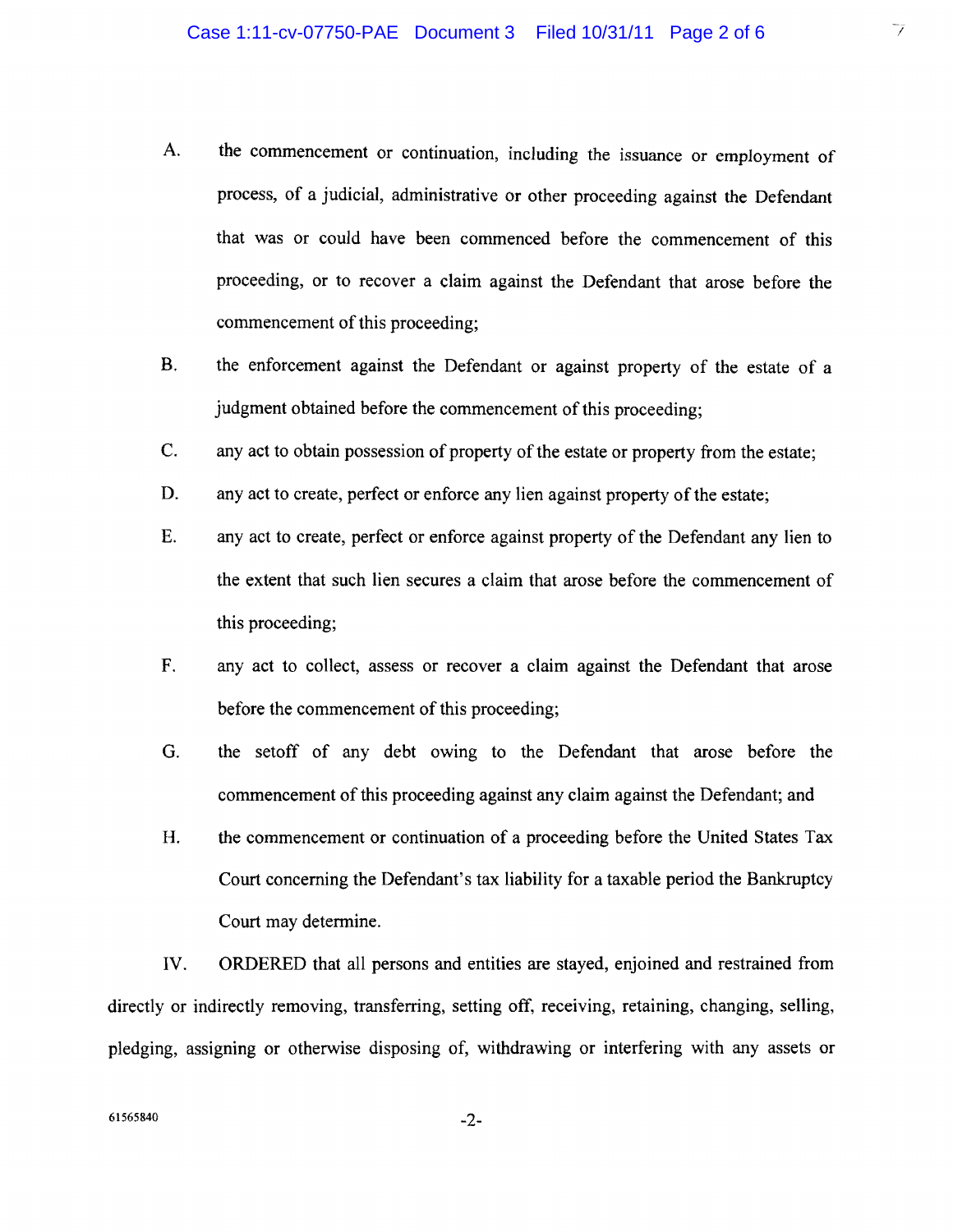#### Case 1:11-cv-07750-PAE Document 3 Filed 10/31/11 Page 3 of 6

property owned, controlled or in the possession of the Defendant, including but not limited to property owned, controlled or in the possession of the Defendant, including but not limited to denying access to, charging for access to, or refusing to cooperate with requests for access to, the denying access to, charging for access to, or refusing to cooperate with requests for access to, the books and records and computer and information systems, stock record and other information of books and records and computer and information systems, stock record and other information of or pertaining to the Defendant and customers' securities and credit balances, except for the or pertaining to the Defendant and customers' securities and credit balances, except for the purpose of effecting possession and control of said property by the trustee.

V. ORDERED that pursuant to 15 U.S.C. §78eee(b)(2)(B)(i), any pending V. ORDERED that pursuant to 15 U.S.C. §78eee(b)(2)(B)(i), any pending bankruptcy, mortgage foreclosure, equity receivership or other proceeding to reorganize, bankruptcy, mortgage foreclosure, equity receivership or other proceeding to reorganize, conserve or liquidate the Defendant or its property and any other suit against any receiver, conserve or liquidate the Defendant or its property and any other suit against any receiver, conservator or trustee of the Defendant or its property, is stayed.

VI. ORDERED that pursuant to 15 U.S.c. §§78eee(b)(2)(B)(ii) and (iii), and VI. ORDERED that pursuant to 15 U.S.C. §§78eee(b)(2)(B)(ii) and (iii), and notwithstanding the provisions of II U.S.C. §§362(b) and 553, except as otherwise provided in notwithstanding the provisions of 11 U.S.C. §§362(b) and 553, except as otherwise provided in this Order, all persons and entities are stayed, enjoined and restrained for a period of twenty-one this Order, all persons and entities are stayed, enjoined and restrained for a period oftwenty-one (21) days, or such other time as may subsequently be ordered by this Court or any other court (21) days, or such other time as may subsequently be ordered by this Court or any other court having competent jurisdiction of this proceeding, from enforcing liens or pledges against the having competent jurisdiction of this proceeding, from enforcing liens or pledges against the property of the Defendant and from exercising any right of setoff, without first receiving the property of the Defendant and from exercising any right of setoff, without first receiving the written consent of SIPC and the trustee. written consent of SIPC and the trustee.

VII. ORDERED that, pursuant to 15 U.S.C. §78eee(b)(2)(C)(ii), and notwithstanding VII. ORDERED that, pursuant to 15 U.S.C. §78eee(b)(2)(C)(ii), and notwithstanding 15 U.S.C. §78eee(b)(2)(C)(i), all persons and entities are stayed for a period of twenty-one (21) 15 U.S.C. §78eee(b)(2)(C)(i), all persons and entities are stayed for a period of twenty-one (21) days, or such other time as may subsequently be ordered by this Court or any other court having days, or such other time as may subsequently be ordered by this Court or any other court having competent jurisdiction of this proceeding, from foreclosing on, or disposing of, securities competent jurisdiction of this proceeding, from foreclosing on, or disposing of, securities collateral pledged by the Defendant, whether or not with respect to one or more of such contracts collateral pledged by the Defendant, whether or not with respect to one or more of such contracts or agreements, securities sold by the Defendant under a repurchase agreement, or securities lent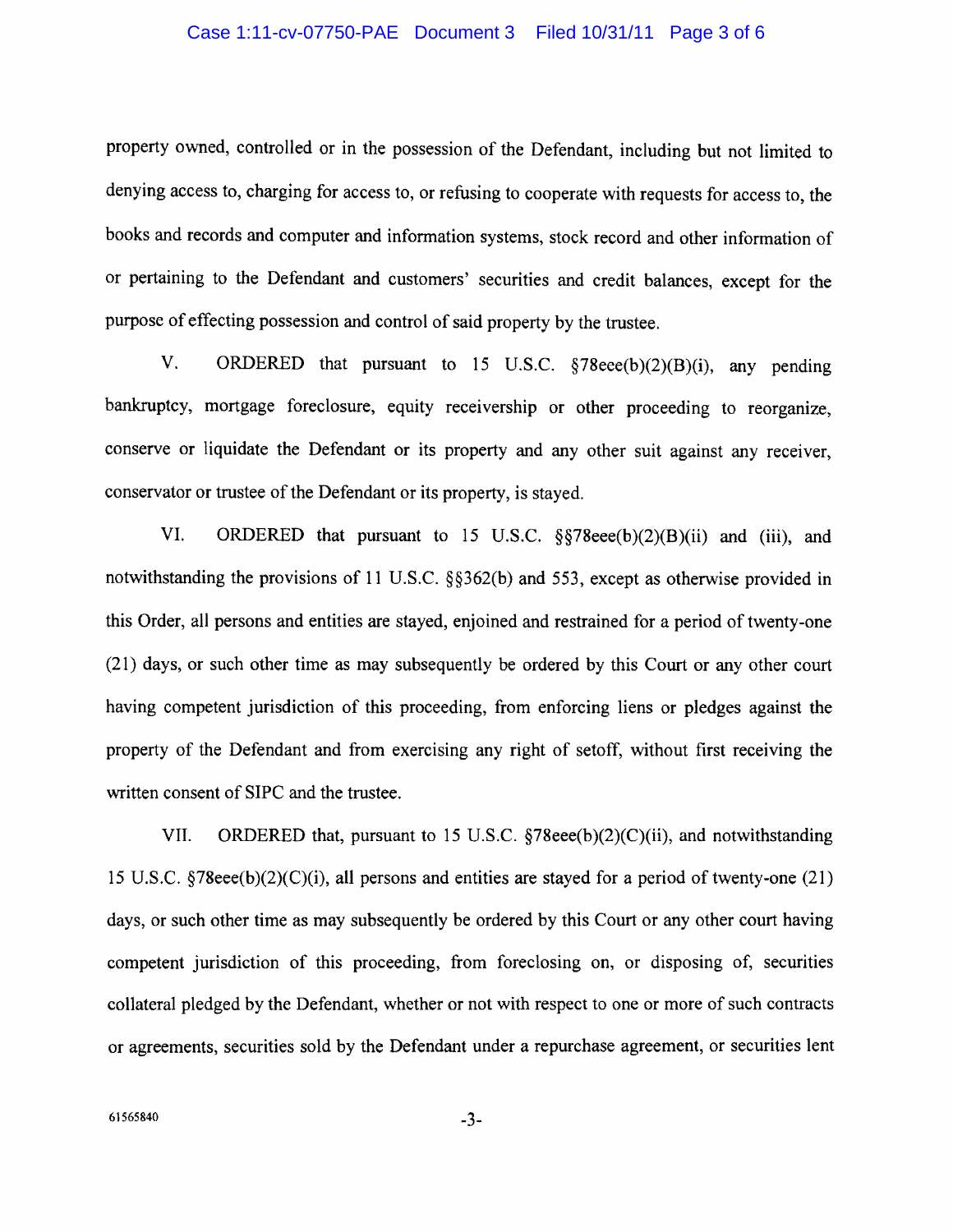#### Case 1:11-cv-07750-PAE Document 3 Filed 10/31/11 Page 4 of 6

under a securities lending agreement, without first receiving the written consent of SIPC and the under a securities lending agreement, without first receiving the written consent of SIPC and the trustee. trustee.

VIII. ORDERED that the stays set forth above shall not apply to: VIII. ORDERED that the stays set forth above shall not apply to:

A any suit, action or proceeding brought or to be brought by the United States A any suit, action or proceeding brought or to be brought by the United States the Commotity Futures Trading Commission ("CFT<") Securities and Exchange Commission ("Commission") or any self-regulatory prganization of which the Defendant is now a member or was a member within the past six months; or provided which the Defendant is now a member or was a member within the past six months; or provided that notice and prompt and periodic accountings are provided to the trustee; or that notice and prompt and periodic accountings are provided to the trustee; or or to be brought by the United States<br>the Commonly Futures Theoli<sub>cs</sub> Commission ("CFTC") Securities and Exchange Commission ("Commission") or any self-regulatory or any and Exchange Commission ("Commission") or any self-regulatory or any self-

B. the exercise of a contractual right of a creditor to liquidate, terminate, or B. the exercise of a contractual right of a creditor to liquidate, terminate, or accelerate a securities contract, commodity contract, forward contract, repurchase agreement, accelerate a securities contract, commodity contract, forward contract, repurchase agreement, swap agreement, or master netting agreement, as those terms are defined in 11 U.S.C. §§101, 741, and 761, to offset or net termination values, payment amounts, or other transfer obligations 741, and 761, to offset or net termination values, payment amounts, or other transfer obligations arising under or in connection with one or more of such contracts or agreements, or to foreclose arising under or in connection with one or more of such contracts or agreements, or to foreclose on any cash collateral pledged by the Defendant, whether or not with respect to one or more of such contracts or agreements; or  $\sim$ such contracts or agreements; or

C. the exercise of a contractual right of any securities clearing agency to cause the *AN* -Ik.J.M/('~AII';1'1'of~ **Ief1Vhh**  *AN* -Ik.-f.M/('~AII';11' of~ *IeI1Vhh* liquidation of a securities contract as defined in 11 U.S.C.  $\S741(7)$ ; or clearly organized in the case the C.

t~

t~

 $\Phi$ 

**.**<br>.

 $\frac{1}{2}$  is  $\frac{1}{2}$ 

1 *II find then* of a commetity contract D. the exercise of a contractual right of any stockbroker or financial institution, as  $\mathcal{L}_{\mathcal{L}}$ defined in 11 U.S.C. §101, to use cash or letters of credit held by it as collateral, to cause the liquidation of its contract for the loan of a security to the Defendant or for the pre-release of  $\equiv$ American Depository Receipts or the securities underlying such receipts; or American Depository Receipts or the securities underlying such receipts; or **II hf11dlh"" "** "C/Hwt1rd~(j..,J".e-t

E. the exercise of a contractual right of any "repo" participant, as defined in 11 E. the exercise of a contractual right of any "repo" participant, as defined in 11 U.S.c. §lOI, to use cash to cause the liquidation of a repurchase agreement, pursuant to which U.S.c. §101, to use cash to cause the liquidation of a repurchase agreement, pursuant to which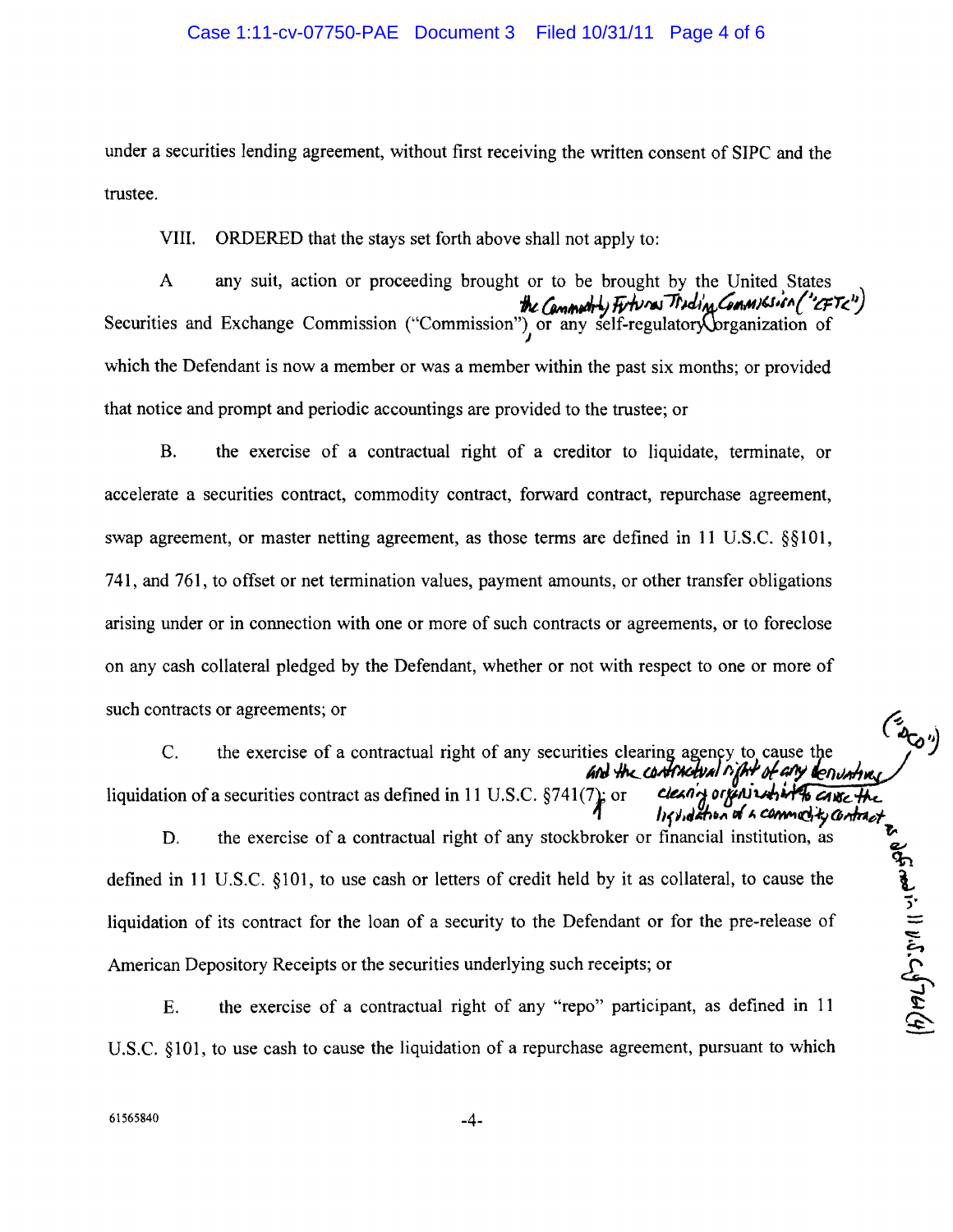## Case 1:11-cv-07750-PAE Document 3 Filed 10/31/11 Page 5 of 6

the Defendant is a purchaser of securities, whether or not such repurchase agreement meets the the Defendant is a purchaser of securities, whether or not such repurchase agreement meets the definition set forth in II U.S.C. § 101 (47); or definition set forth in 11 U.S.C. §101 (47); or

F. any setoff or liquidating transaction undertaken pursuant to the rules or bylaws of F. any setoff or liquidating transaction undertaken pursuant to the rules or bylaws of any securities clearing agency registered under section 17A(b) of the Securities Exchange Act of any DCO ignotened unter the Commodity Exchange act ("CEA"), or 1934, 15 U.S.C.§78q-1(b), or by any person acting under instructions from and on behalf of such 1934, 15 U.S.C.§78q-1(b), or by<br>a securities clearing agency; or ;4 any securities clearing agency registered under section 17A(b) of the Securities Exchange Act of  $a_{\gamma}$ , DCO ignotered unter the Commodity Exchange at  $($  "CEA"), or 1934, 15 U.S.C.§78q-1(b), or by any person acting under instructions from and on behalf of such 1934, 15 U.S.C.  $\frac{8}{9}$  /8q-1(b), or by<br>a securities clearing agency; or ;4

G. any settlement transaction undertaken by such securities clearing agency using G. any settlement transaction undertaken by such securities clearing agency using securities either (i) in its custody or control, or (ii) in the custody or control of another securities agency with which it has a Commission approved interface procedure for securities transactions agency with which it has a Commission approved interface procedure for securities transactions settlements, provided that the entire proceeds thereof, without benefit of any offset, are promptly settlements, provided that the entire proceeds thereof, without benefit of any offset, are promptly turned over to the trustee; or turned over to the trustee; or *(Jf' be-o (Jf' be-o*

H. any transfer or delivery to a securities clearing agency by a bank or other *OrIK:tJ*  depository, pursuant to instructions given by such clearing agency, of cash, securities, or other property of the Defendant held by such bank or depository subject to the instructions of such property of the Defendant held by such bank or depository subject to the instructions of such **or DCO** *or II U,J,C,j,B,ILI/IS* or *or SCO* **or CO IV** U<sub>15</sub> (15)<br>clearing agency and constituting a margin payment as defined in 11 U.S.C. §741(5); or H. *arlr.tJ* depository, pursuant to instructions given by such clearing agency, of cash, securities, or other

I. the exercise of a contractual right, as such term is used in 11 U.S.C.  $\S$  555, in respect of (i) any extension of credit for the clearance or settlement of securities transactions or (ii) any margin loan, as such term is used in 11 U.S.C. § 741(7), by a securities clearing bank<sub>J</sub> $\ell$ As used herein, "securities clearing bank" refers to any financial participant, as defined in 11 As used herein, "securities clearing bank" refers to any financial participant, as defined in 11 U.S.C. § 101(22A), that extends credit for the clearance or settlement of securities transactions to one or more Primary Government Securities Dealers designated as such by the Federal Reserve Bank of New York from time to time.

Bank of New York from time to time.  $\int_{\partial f}$ the *oxecuse* if a *curlivation* light as such term  $\dot{\mu}$  wed in 11 U.S.C. fJJb in respect it my extension of -5- credit for the clearance or oatthement of commodity continuts by a commodity broker as defined in 11  $\nu$ .J. c. 6101. or the *oxac*ise of a *curtmetral* right as substem  $\dot{\mu}$  Used in 11 U.S.C. fJJ6 in respect it any extension of -5-credit for the clearance or outthement of commodity continuts by a commodity broker as defined in  $119.5$  c.  $6101$ 

61565840 61565840